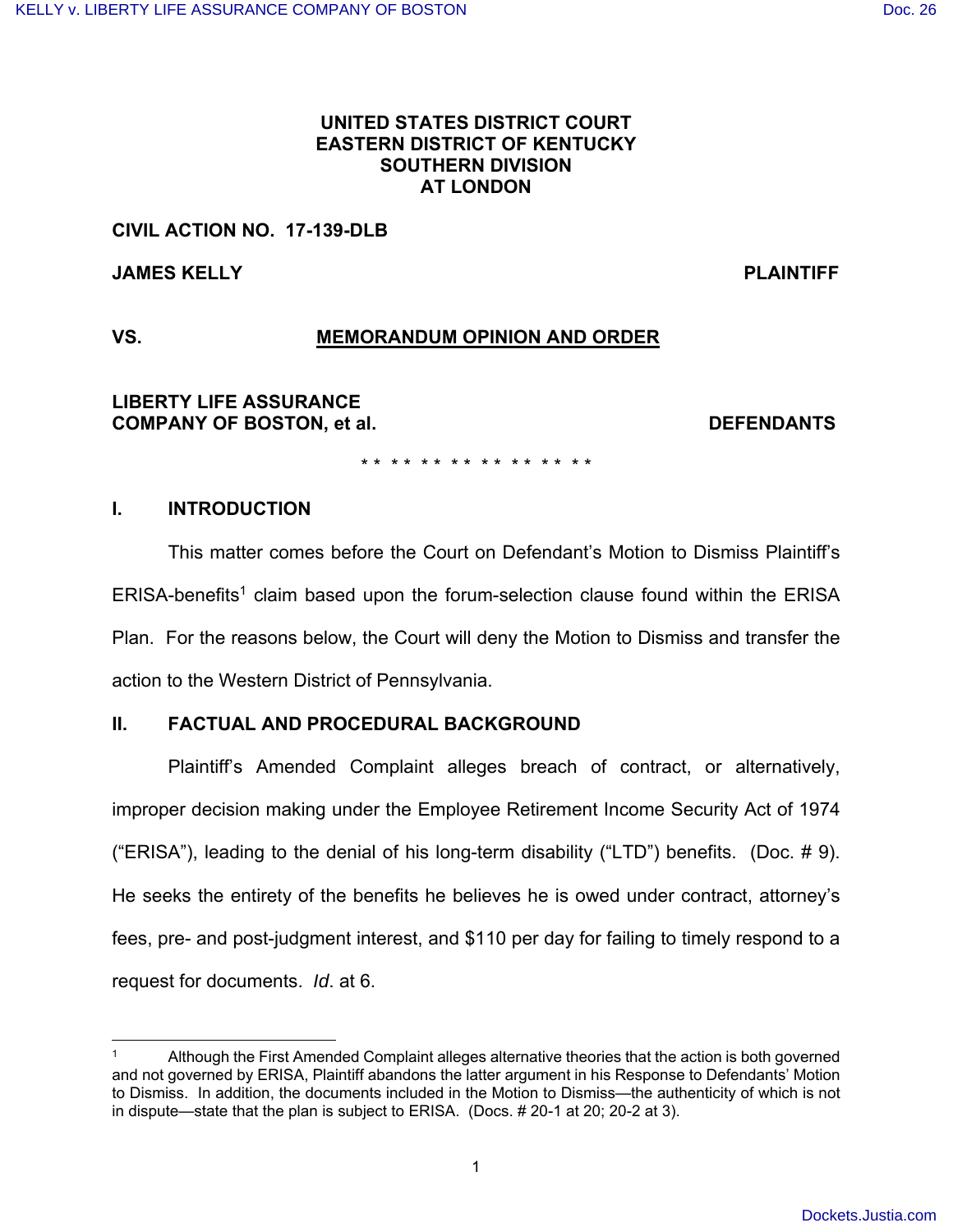On July 31, 2017, Defendants Liberty Life Assurance Company, Consol Energy, Inc., Consol Energy, Inc. Flexible Benefits Program Long Term Disability Plan, and Senior Vice President Human-Resources filed a Motion to Dismiss for failure to state a claim upon which relief can be granted, arguing that the forum-selection provision in LTD Plan requires that all disputes arising out of the Plan be litigated in Allegheny County, Pennsylvania. (Docs. # 19, 20). Among the documents that Defendants attached to their memorandum in support are: (1) Long Term Disability Benefits Summary Plan Description (the "SPD"); and CONSOL Energy, Inc. Health & Welfare Plan (the "Wrap Plan"). (Docs. # 20-1 and 20-2). Defendants request that this action be dismissed without prejudice to Plaintiff's right to refile in the proper forum. (Doc. # 20 at 10). Plaintiff responded to the Motion to Dismiss, requesting that the motion be denied, or alternatively, that the Court transfer the case in lieu of dismissal. (Doc. # 22). Defendants having replied (Doc. # 23), this matter is ripe for the Court's review.

 Subsequent to the parties' briefing, the Court issued an order requiring Defendants to provide a copy of the full Long Term Disability Benefits Plan. (Doc. # 24). Defendants responded with a notice indicating that the Wrap Plan, as it incorporates the SPD, is the entire Plan. (Doc. # 25). Upon further review of the briefing, Plaintiff does not dispute this proposition. (Doc. # 22 at 4).

## **III. ANALYSIS**

### **A. Standard of Review**

 To survive a Rule 12(b)(6) motion to dismiss, "a complaint must contain sufficient factual matter, accepted as true, to state a claim to relief that is plausible on its face." Ashcroft v. Iqbal, 556 U.S. 662, 678 (2009). The standard is met when the facts in the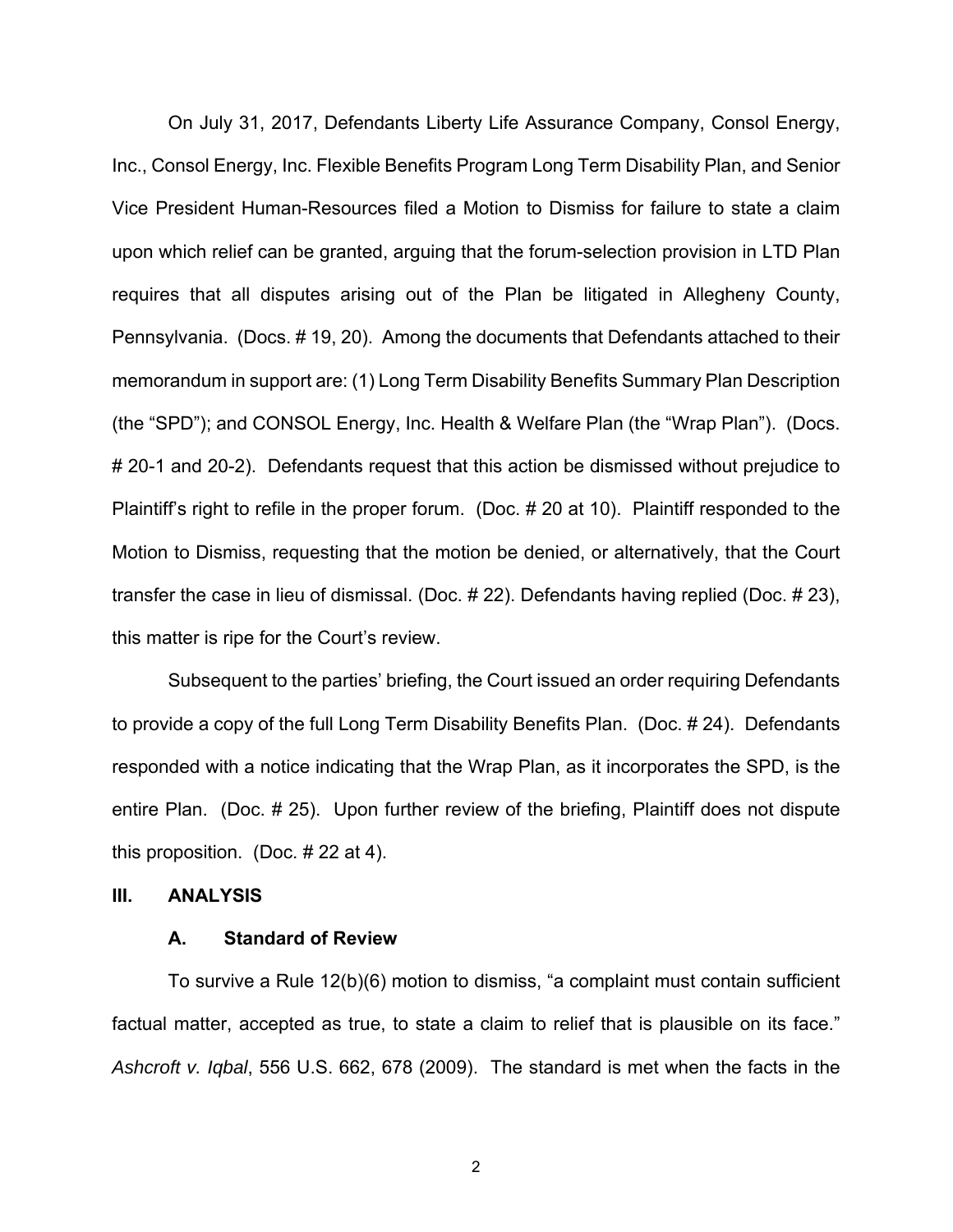complaint allow "the court to draw the reasonable inference that the defendant is liable for the misconduct alleged." Id. The complaint need not contain "detailed factual allegations," but must contain more than mere "labels and conclusions" or "a formulaic recitation of the elements of a cause of action." Id. Instead, the "[f]actual allegations must be enough to raise a right to relief above the speculation level." Bell Atl. Corp. v. Twombly, 550 U.S. 544, 555 (2007).

 Where a motion under Rule 12(b)(6) asks the court to consider "matters outside the pleadings," the motion "must be treated as one for summary judgment under Rule 56." Fed. R. Civ. P. 12(d). However, because under Rule 10(c), "[a] copy of a written instrument that is an exhibit to a pleading is a part of the pleading for all purposes," documents attached to a Rule 12(b)(6) motion that are "referred to in the complaint" and "central to the plaintiff's complaint" may be properly considered under the Rule 12(b)(6) standard of review. Weiner v. Klais and Co., Inc., 108 F.3d 86, 89 (6th Cir. 1997) (abrogated on other grounds) (quoting Venture Assocs. Corp. v. Zenith Data Sys. Corp., 987 F.2d 429, 431 (7th Cir. 1993).

## **B. The Plan's forum-selection provision is valid and enforceable.**

 One of the Congressional policies behind ERISA is to "provide 'ready access to the Federal courts.'" Smith v. Aegon Cos. Pension Plan, 769 F.3d 922, 931 (6th Cir. 2014) (citing 29. U.S.C. § 1001(b)). Thus, ERISA's venue provision states that an action brought in a United States District Court "may be brought in the district where the plan is administered, where the breach took place, or where a defendant resides or may be found." 29 U.S.C. § 1132. So long as the forum-selection clause provides for actions to be brought in one of these three venues, no conflict exists between the forum-selection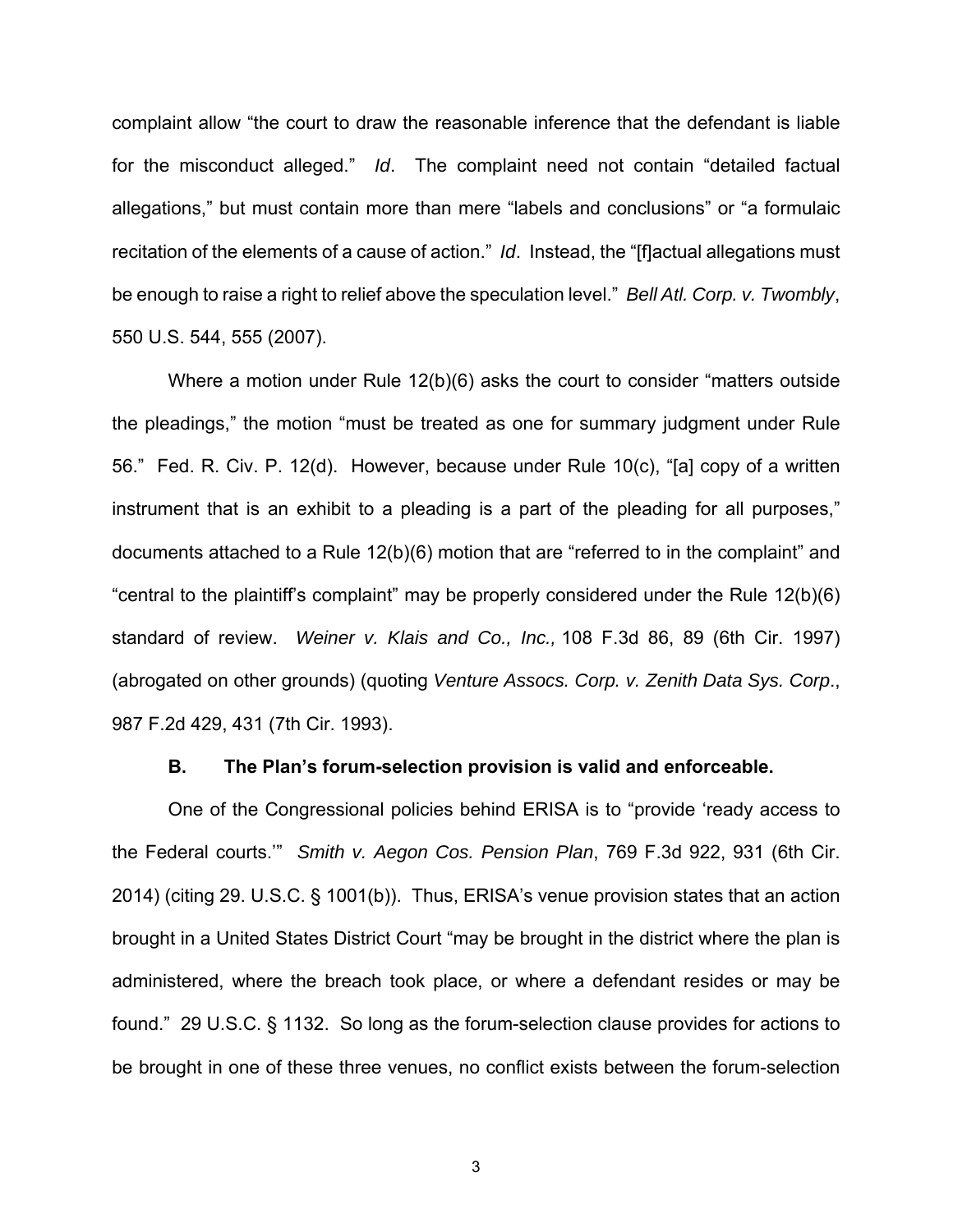clause and ERISA's venue provision. *Id.* at 932.<sup>2</sup>

 In this action, both the Defendant Plan and Defendant Plan Administrator are alleged to be citizens and residents of Pennsylvania, with addresses in Pittsburgh, Pennsylvania. (Doc. # 9 at 3). The forum-selection clause—included in the SPD as it is incorporated in the Plan—requires litigation arising out of a denial of Plan benefits to be brought in "a state or federal court located in Allegheny County, Pennsylvania." (Doc. # 20-1 at 23). The Court takes judicial notice that Pittsburgh is within Allegheny County, Pennsylvania. In addition, all parties agree that the Plan is administered in Canonsburg, Washington County, Pennsylvania. (Doc. # 20 at 8; Doc. # 22 at 7). The Court takes judicial notice that Washington County, Pennsylvania is within the same federal judicial district as Allegheny County, Pennsylvania—the Western District of Pennsylvania. A federal action brought in Allegheny County would be in the same district where the Plan is administered. Thus, the forum-selection clause in the Plan is presumptively valid.

 Once a forum-selection provision is determined to be valid, the burden switches to the Plaintiff to show that the provision should not be enforced. Wong v. PartyGaming Ltd., 589 F.3d 821, 828 (6th Cir. 2009) (citing Carnival Cruise Lines, Inc. v. Shute, 499 U.S. 585, 595 (1991)) ("A forum selection clause should be upheld absent a strong showing that it should be set aside."). To evaluate the enforceability of a forum-selection clause, the court considers the following: "(1) whether the clause was obtained by fraud, duress, or other unconscionable means; (2) whether the designated forum would ineffectively or unfairly handle the suit; and (3) whether the designated forum would be

<sup>2</sup> In fact, the Smith Court suggested that "even if the venue selection clause laid venue outside of the three options provided by § 1132, the venue selection clause would still control." Smith, 769 F.3d at 932. But because this case creates no such concern, it need not be considered here.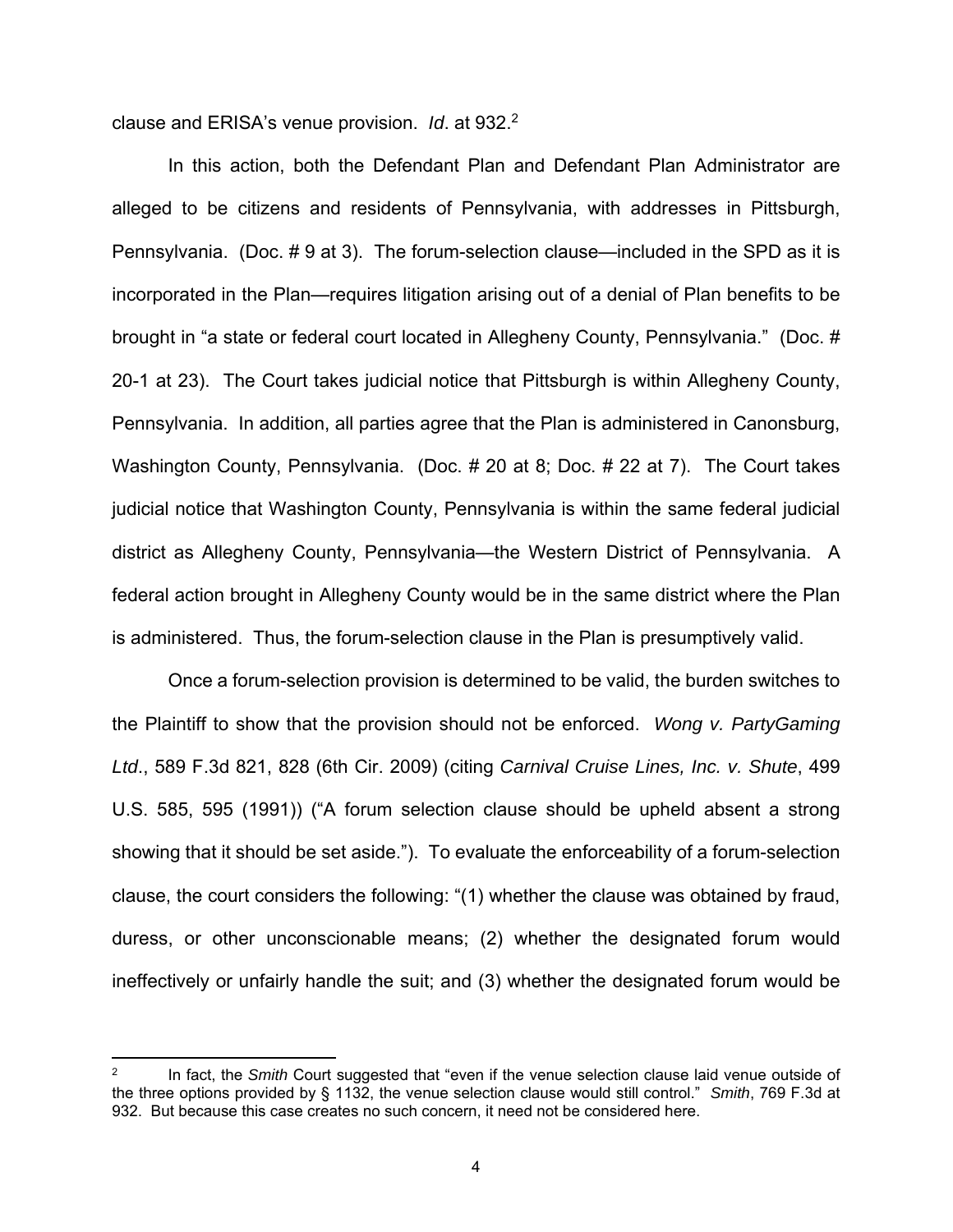so seriously inconvenient such that requiring the plaintiff to bring suit there would be unjust." Id. (citing Sec. Watch, Inc. v. Sentinel Sys., Inc., 176 F.3d 369, 375 (6th Cir. 1999)).

 Plaintiff's argument that all three factors suggest unenforceability is unsupported by the facts. First, Plaintiff admits that he "has no evidence at this early juncture to demonstrate that Defendants obtained the clause by fraud or duress," but suggests that such evidence might be forthcoming through discovery. (Doc. # 22 at 7). The possibility of a hypothetical is insufficient to show fraud, duress, or other unconscionable means. See Wong, 589 F.3d at 828 (citing Preferred Capital, Inc., v. Assocs. of Urology, 453 F.3d 718, 722 (6th Cir. 2006)) ("[W]e have upheld a forum selection clause where the party opposing the clause failed to offer any evidence showing that it did not knowingly and willingly consent to the inclusion of the clause in the agreement"). Plaintiff's blanket statement that "there is no evidence that Plaintiff agreed to the forum selection clause," (Doc. # 22 at 7), is also insufficient to show fraud or duress.

 Second, Plaintiff argues that because Defendant CONSOL Energy, Inc. has a principal office that is located within the Western District of Pennsylvania, it would be unfair for Plaintiff—a Kentucky resident who only worked for CONSOL in Kentucky—to have to sue in CONSOL's own "backyard." Id. Outside of this allegation, Plaintiff provides no evidence that a federal court in the Western District of Pennsylvania would unfairly or ineffectively handle the suit. Put simply, Plaintiff provides no support that the law in this district would "be such a risk … that the litigants will be denied any remedy or will be treated unfairly." Wong, 589 F.3d at 829. Thus, Plaintiff has made no showing that the Western District of Pennsylvania would ineffectively or unfairly handle his case.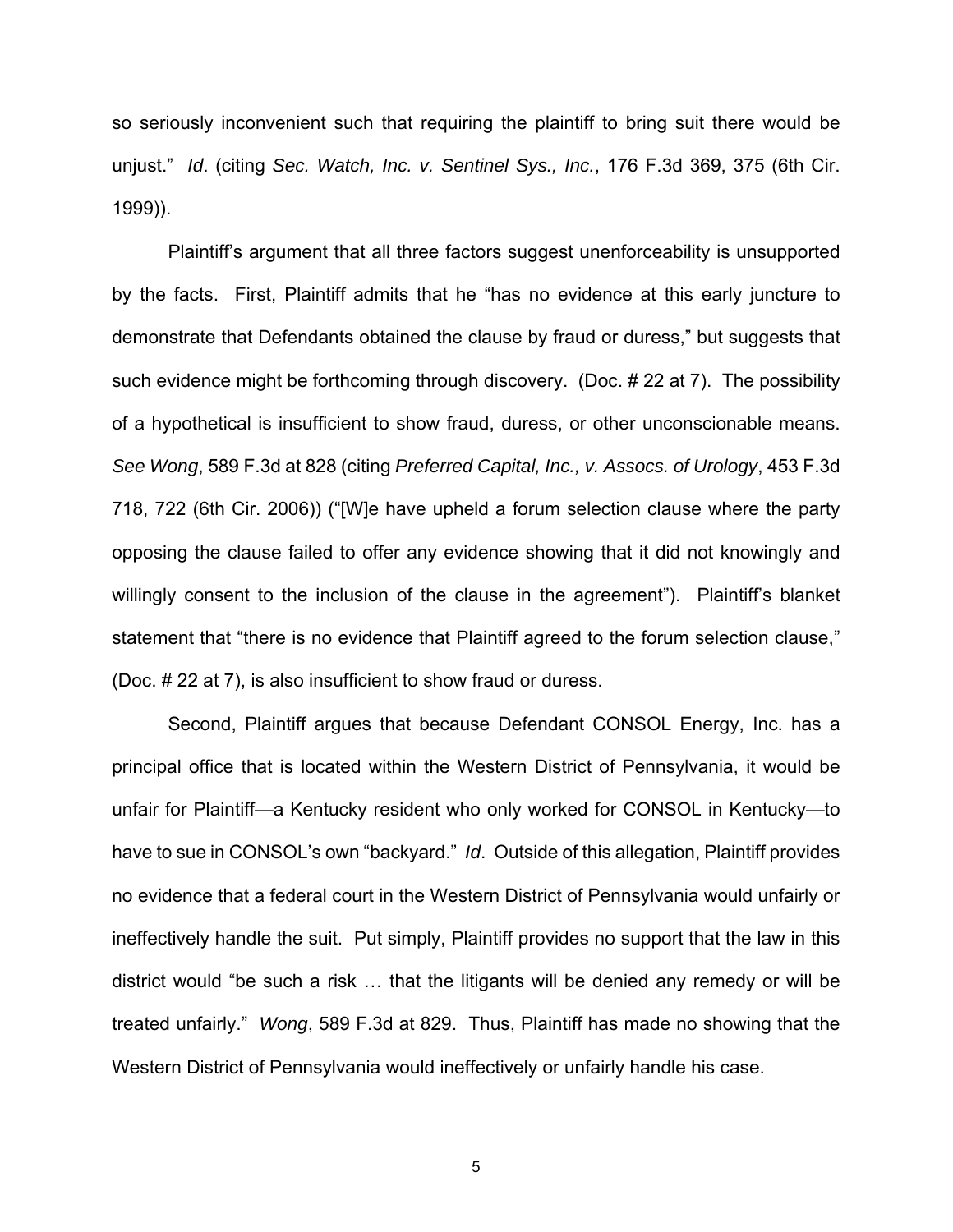Finally, Plaintiff argues that because the driving time between Allegheny County and Plaintiff's residence is approximately six hours, it would be "seriously inconvenient" to make the trip. (Doc. # 22 at 7-8). However, under Wong, the analysis is not just whether the forum is "seriously inconvenient," but whether requiring a plaintiff to bring suit in the forum "would be unjust." Wong, 589 F.3d at 829 ("The finding must be based on more than mere inconvenience of the party seeking to avoid the clause.") The Court is unconvinced that a six-hour drive, or pursuing local counsel in Allegheny County, is such a "serious inconvenience" as to render the forum-selection clause unjust.

 Plaintiff additionally argues that because any conflicts between the SPD and the Wrap Plan must be resolved in favor of the Wrap Plan, which contains no forum-selection clause, the forum-selection clause in the SPD must be discarded. (Doc. # 22 at 4). But this is not accurate. The Wrap Plan requires participants in the Plan to initiate legal action for benefits under the Plan within one year of the final decision on a claim, specifically stating that the "one-year limitation period on suits should apply in any forum where a suit is initiated." (Doc. # 20-2 at 10). The SPD requires that a suit following denial of benefits be initiated "in a state or federal court located in Allegheny County, Pennsylvania." (Doc. # 20-1 at 23). Thus, regardless of whether a participant files an action in a state or a federal court within Allegheny County, Pennsylvania, it must be initiated within one-year of the final decision on participant's benefits. The SPD and Wrap Plan are not in conflict, but rather, are complimentary.

 In sum, Plaintiff has not met his burden of showing that the presumptively valid forum-selection clause should not be enforced. Thus, the next question is how to actually enforce the clause.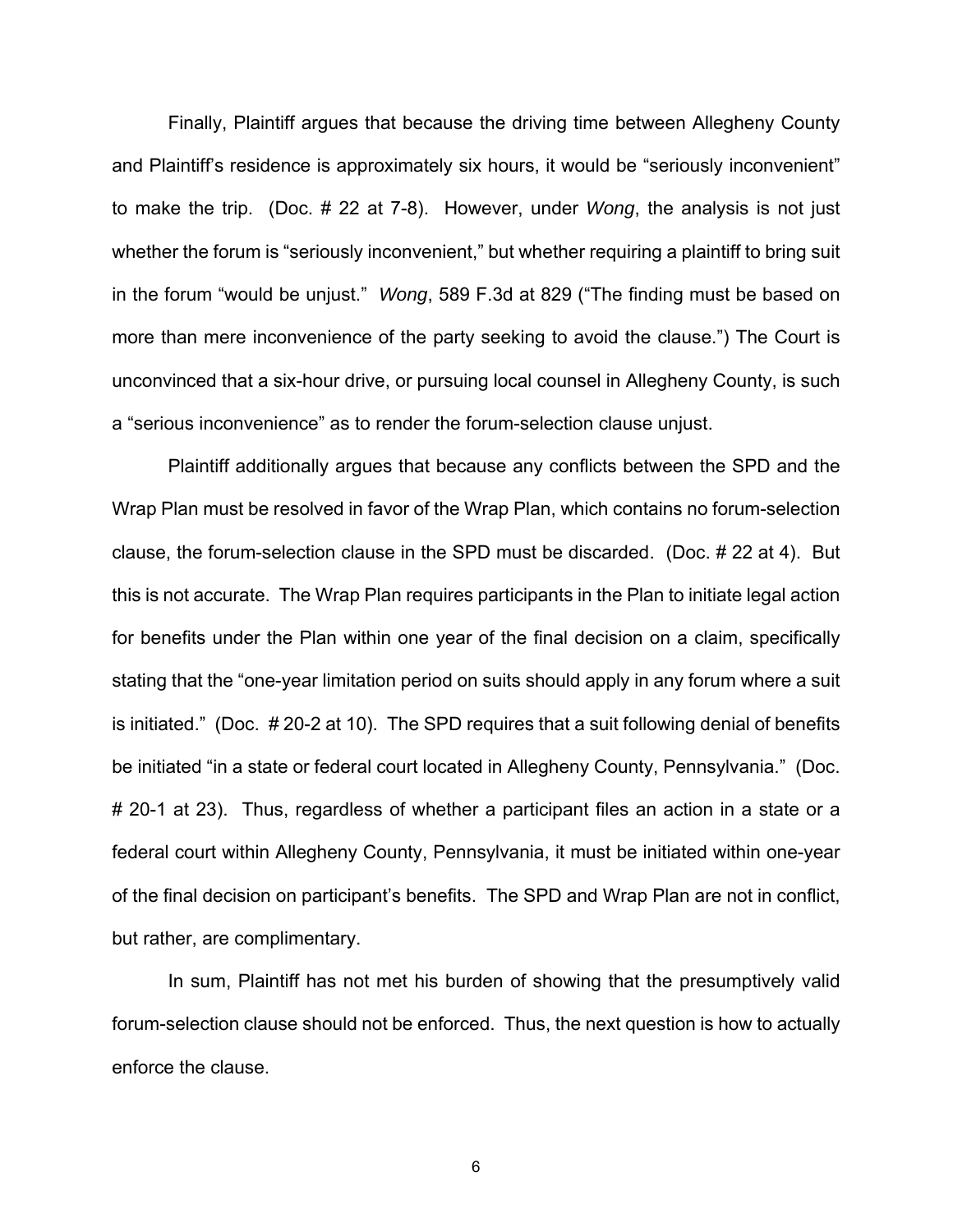## **C. A Motion to Dismiss under Fed. R. Civ. P. 12(b)(6) is a permitted—but not required—procedural mechanism to enforce a forum-selection clause.**

The Supreme Court has explicitly declined to decide whether a defendant can obtain dismissal under Rule 12(b)(6) when a plaintiff files suit in a forum other than that which had been bargained for in a relevant forum-selection clause. Atl. Marine Constr. Co. v. United States Dist. Court for the W. Dist. of Tex., 124 S. Ct. 568, 581-82 (2013). And so the question is whether such a motion is procedurally proper in these circumstances. Although there is no definite answer, one court within this Circuit has suggested that the Sixth Circuit has "strongly implied as much." Ferris & Salter v. Thomson Reuters Corp., 819 F. Supp. 2d 667, 672-73 (E.D. Mich. Oct. 19, 2011).

The Ferris & Salter Court looked to three Sixth Circuit cases in support of its analysis. First, neither § 1406(a) nor Rule 12(b)(3) were appropriate mechanisms for the situation of a properly venued action subject to a forum-selection clause that would require changing venues. Id. (citing Kerobo v. S.W. Clean Fuels Corp., 285 F.3d 531, 535 (6th Cir. 2002)). Second, the Sixth Circuit had previously suggested in dicta that a party seeking to enforce a forum-selection clause should do so under 28 U.S.C. § 1404 or Rule 12(b)(6). Id. (citing Langley v. Prudential Mortg. Capital Co., 546 F3d. 365, 369 (6th Cir. 2008)). And third, the Sixth Circuit had previously affirmed a lower court's dismissal under an unspecified Rule 12(b) motion for filing the action in a venue outside that contemplated by the applicable forum-selection clause. Id. (citing Sentinel Sys., 176 F.3d  $369$ <sup>3</sup>

<sup>3</sup> In a footnote, the Sentinel Systems panel stated that the subsection of Rule 12(b) was not specified as to which should govern dismissal based on a forum-selection clause, but that (b)(1), (b)(3), and (b)(6) could all apply, depending on which circuit was asked. Sentinel Sys., 176 F.3d at 371, n. 2. Following Atlantic Marine, it is clear that subsection (b)(3) is an inappropriate mechanism, as is subsection (b)(1),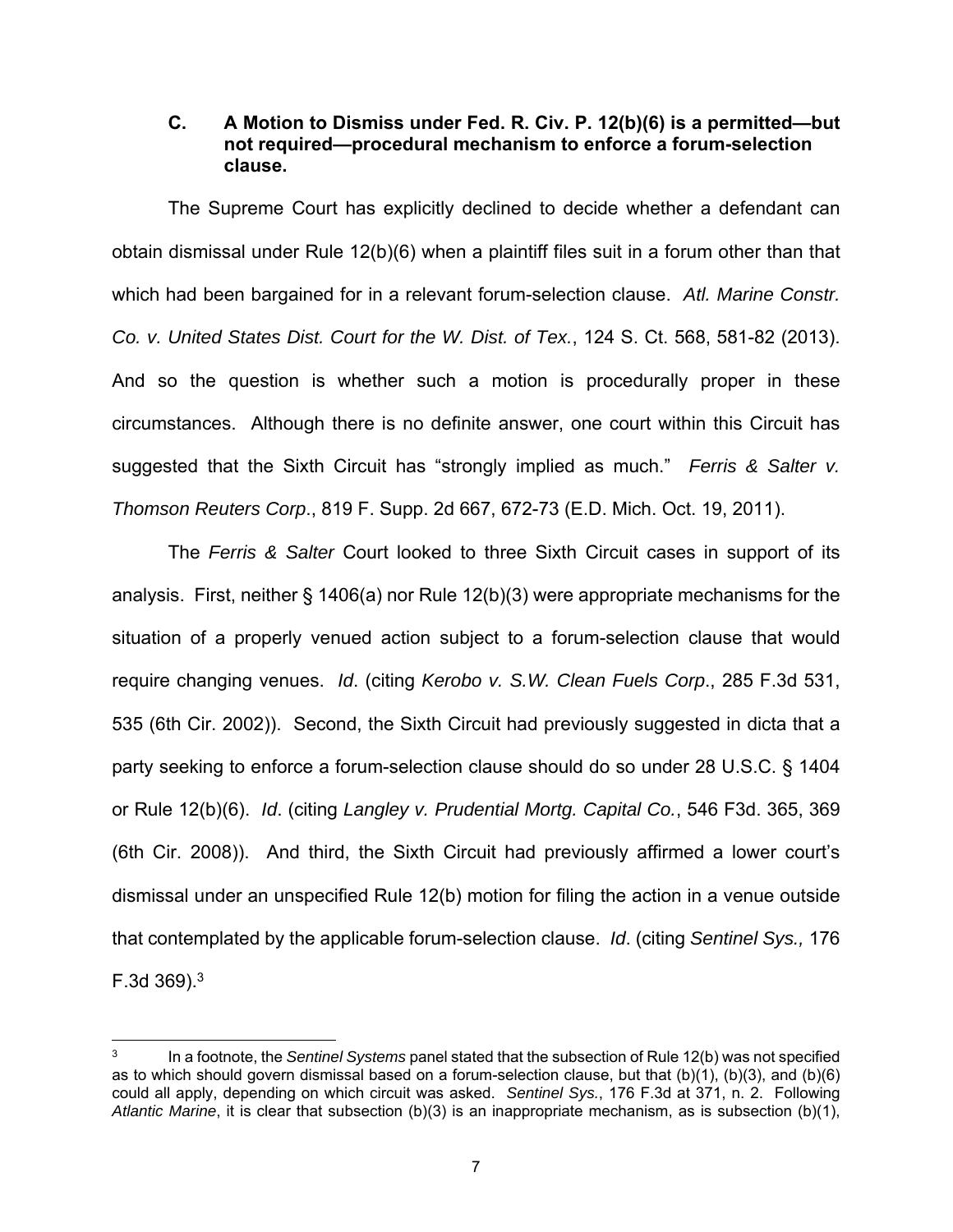Without committing to a hard-and-fast rule, the Sixth Circuit's more recent case Smith v. Aegon confirms that dismissal under Rule 12(b)(6) is a permitted mechanism when a court is presented with an action brought in contradiction to the litigating parties' forum-selection agreement. Smith, 769 F.3d at 934 ("In our case, Smith's complaint was dismissed pursuant to Rule 12(b)(6) … The district court did not abuse its discretion in dismissing the case instead of transferring it."). Thus, this Court is permitted to dismiss the matter under Rule 12(b)(6), but not required to do so. Pursuant to 28 U.S.C. § 1404(a), it may also transfer the matter to the appropriate federal forum.

## **D. This action will be transferred.**

<u> 1989 - Johann Stein, fransk politik (d. 1989)</u>

Under 28 U.S.C. § 1404(a), "[f]or the convenience of the parties and witnesses, in the interest of justice, a district court may transfer any civil action to any other district or division where it might have been brought or to any district or division to which all parties have consented." In determining whether to transfer a case, "[t]he presence of a forumselection clause … will be a significant factor that figures centrally in the district court's calculus." Stewart Org., Inc. v. Ricoh Corp., 487 U.S. 22, 29 (1988). A forum-selection clause "should receive neither dispositive consideration … nor no consideration … but rather the consideration for which Congress provided in § 1404(a)." Id. at 31.

 Despite Plaintiff's arguments that no specific evidence has been presented in support, (Doc. # 22 at 7), there exists a valid and enforceable forum-selection clause in the Plan, to which all parties have consented. And although Plaintiff is correct that litigating closer to some of the Defendants' principle places of business may be more

which tests subject matter jurisdiction, not the contents of parties' private bargaining. Atl. Marine, 134 S.Ct. at 577. Thus, if the Sentinel Systems analysis is to survive, it must be through the procedural mechanism found in subsection (b)(6).